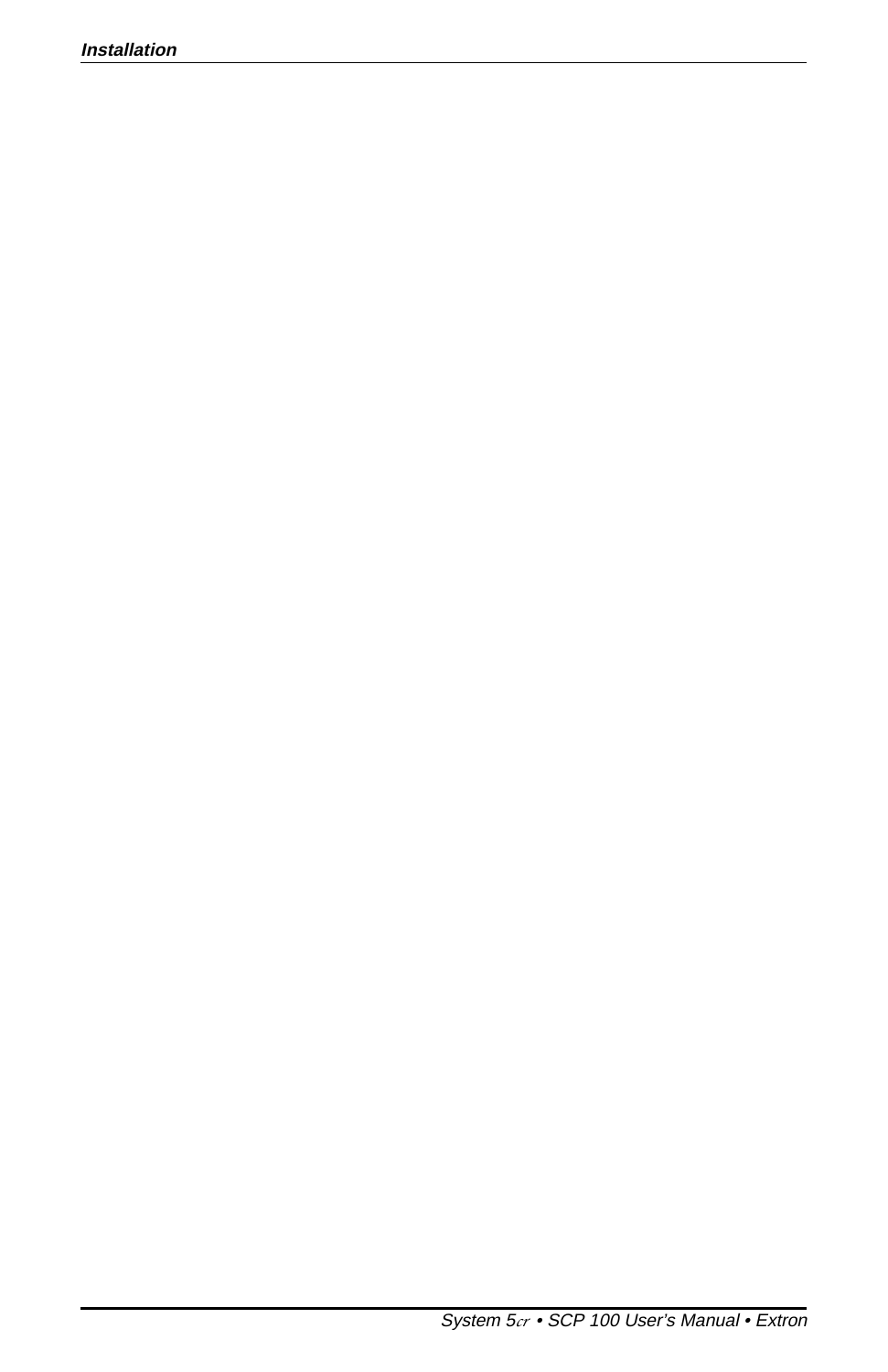### **Chapter One - Installation**

### **Chapter Two - SCP 100 Operation and Reference**

The following icons may be used in this manual:

- $\triangle$  \_\_\_ Important information for example, an action or a step that must be done before proceeding.
- $\triangle$  \_\_\_ A Warning possible dangerous voltage present.
- $\bigwedge$  \_\_\_ A Warning possible damage could occur.
- $\sqrt{\epsilon}$  A Note, a Hint, or a Tip that may be helpful.

### **Other reference material**

System 5 Switching system – System 5 manual (68-388-01) Index – System 5 manual  $(68-388-01)$ Glossary of terms – System 5 manual (68-388-01) IR Broadcaster manual (68-392-01) Power Sensor manual (68-391-01) IR 40 Instruction card (68-405-01)

> SCP 100 User's Manual (used with System 5cr Switcher) 68-390-01, Rev. A, 99-02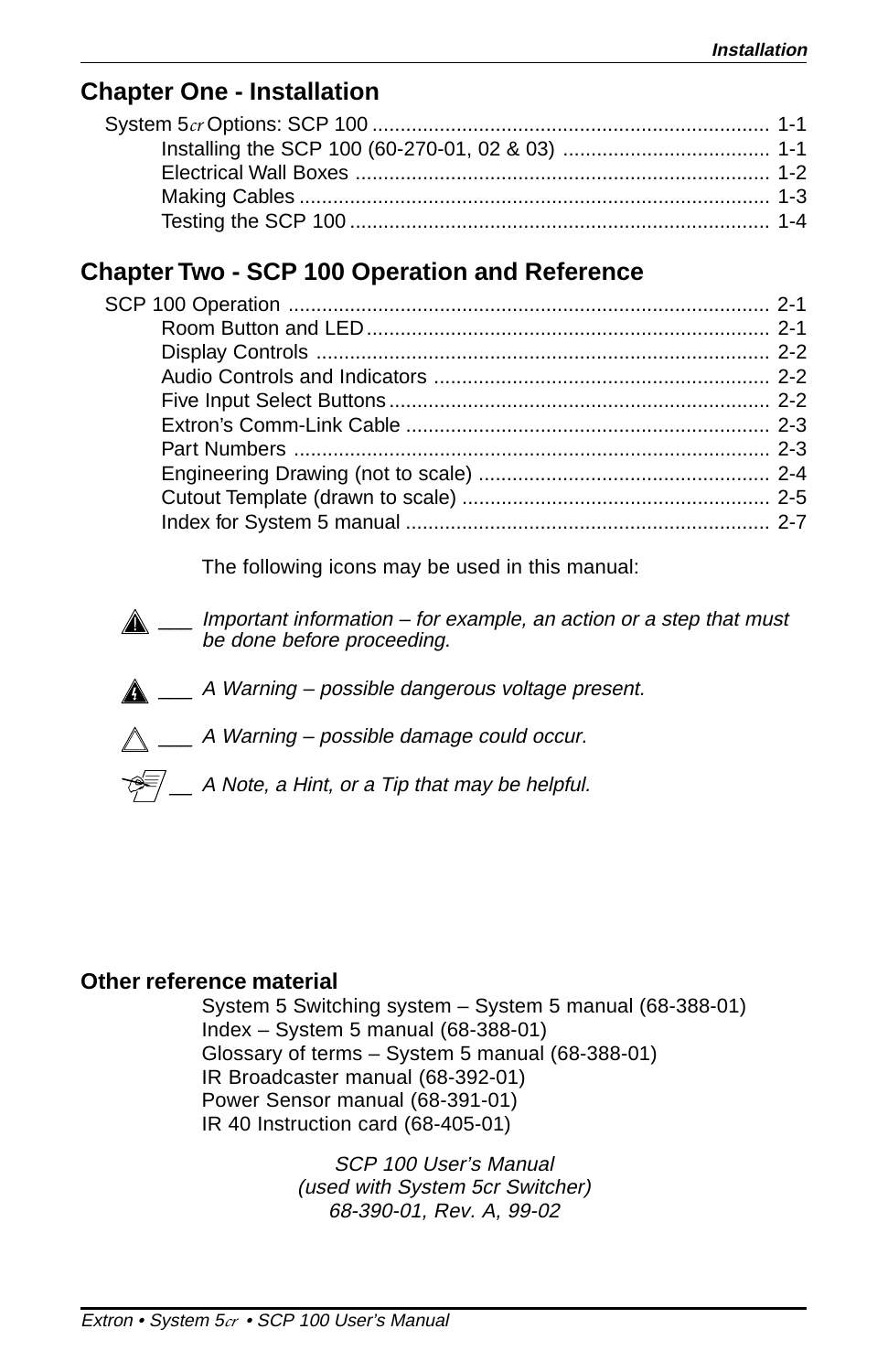### **Notes**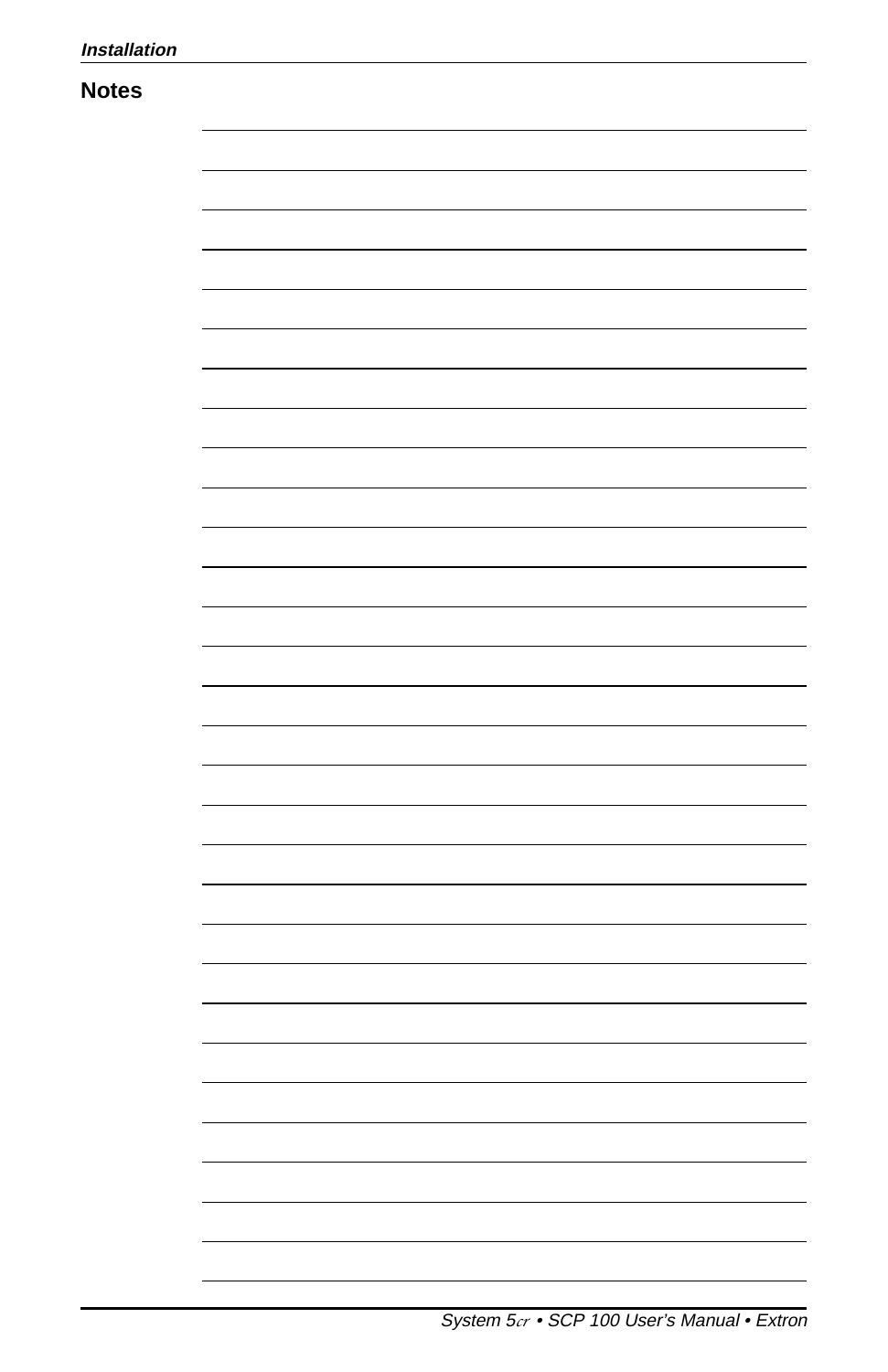System 5cr SCP 100 Control Panel User's Manual

# **Introduction and Features**

User's Manual<br> **Chapter One**<br>
Introduction and Features<br>
SCP 100 Installation<br>
Installing Electrical Boxes<br>
Making Cables<br>
Specifications<br>
Specifications SCP 100 Installation Installing Electrical Boxes Making Cables

**Specifications**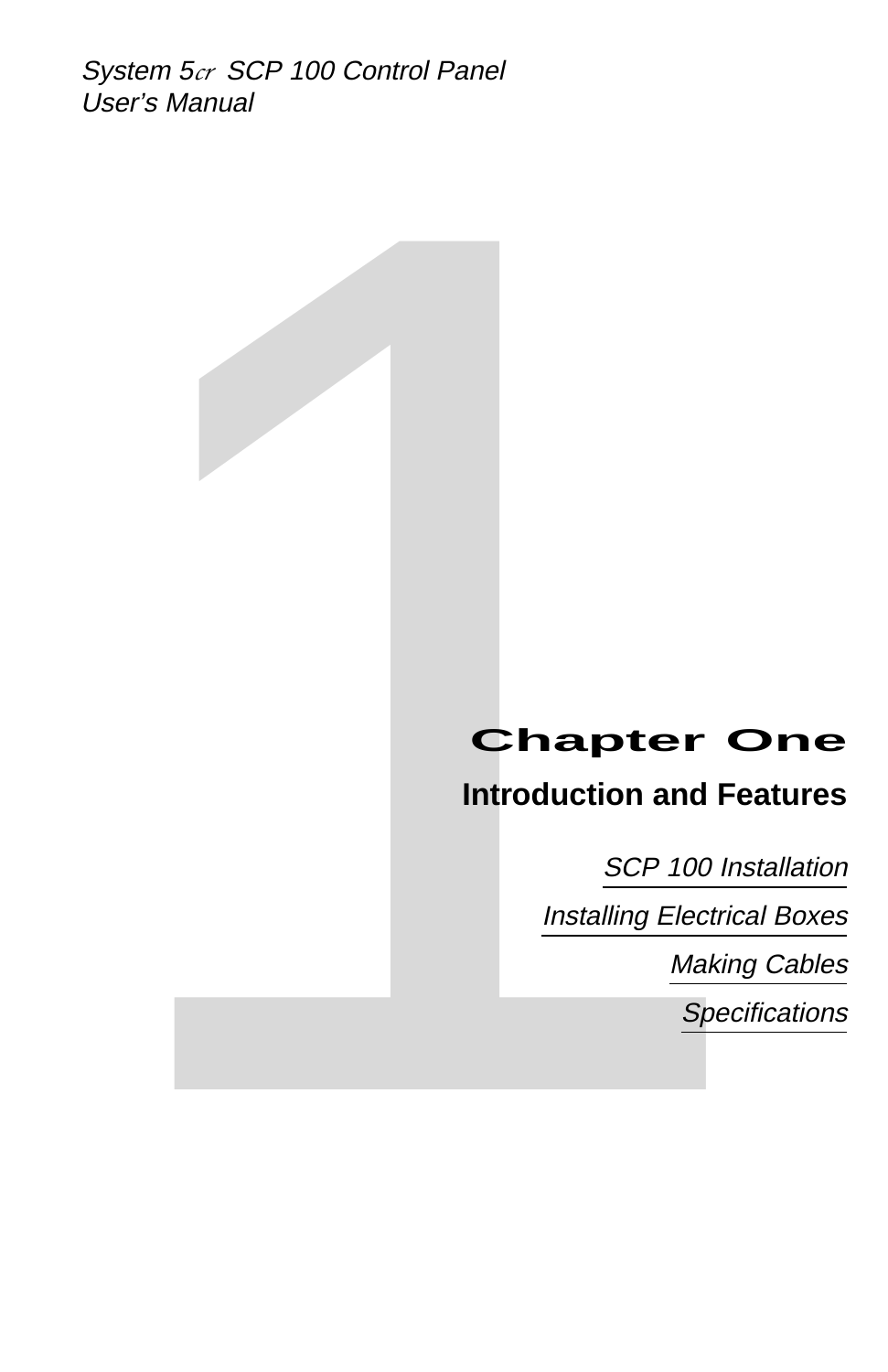## **System 5**cr **Accessories: SCP 100**



For simplicity, the System  $5c$ r is often referred to as System 5.

There can be one or two optional SCP 100 remote panels installed on a System 5. All of the System 5 front panel normal operation functions can be controlled from an SCP 100, except for the Setup (Config) procedures.

Signals received by the SCP 100's IR port are transferred by hard-wired cable to the System 5. For details on front panel operations, see the System 5 User's Manual (68-388-01).



### Figure 1-1. System 5 Options and Accessories

The SCP 100 can be mounted in a wall, podium, table, etc., using a standard, 2-gang electrical box, as illustrated in Figure 1-2. How and where it mounted is the decision of the system designer.

Each SCP 100 is connected to the System 5 by a cable, using 3.5 mm, 5-pole captive screw connectors. The connectors are provided with each unit, however, because cable length requirements vary, cables are the responsibility of the installer.

# **Installing the SCP 100 (60-270-01, 02 & 03)**

The SCP 100 is designed to be used with standard electrical wall boxes, such as those used for light switches. Figure 1-2 shows how it can be installed in a wall, desk, podium, etc. The procedures provided here assume that the electrical wall boxes have been installed and the cable(s) have been run for the interface system.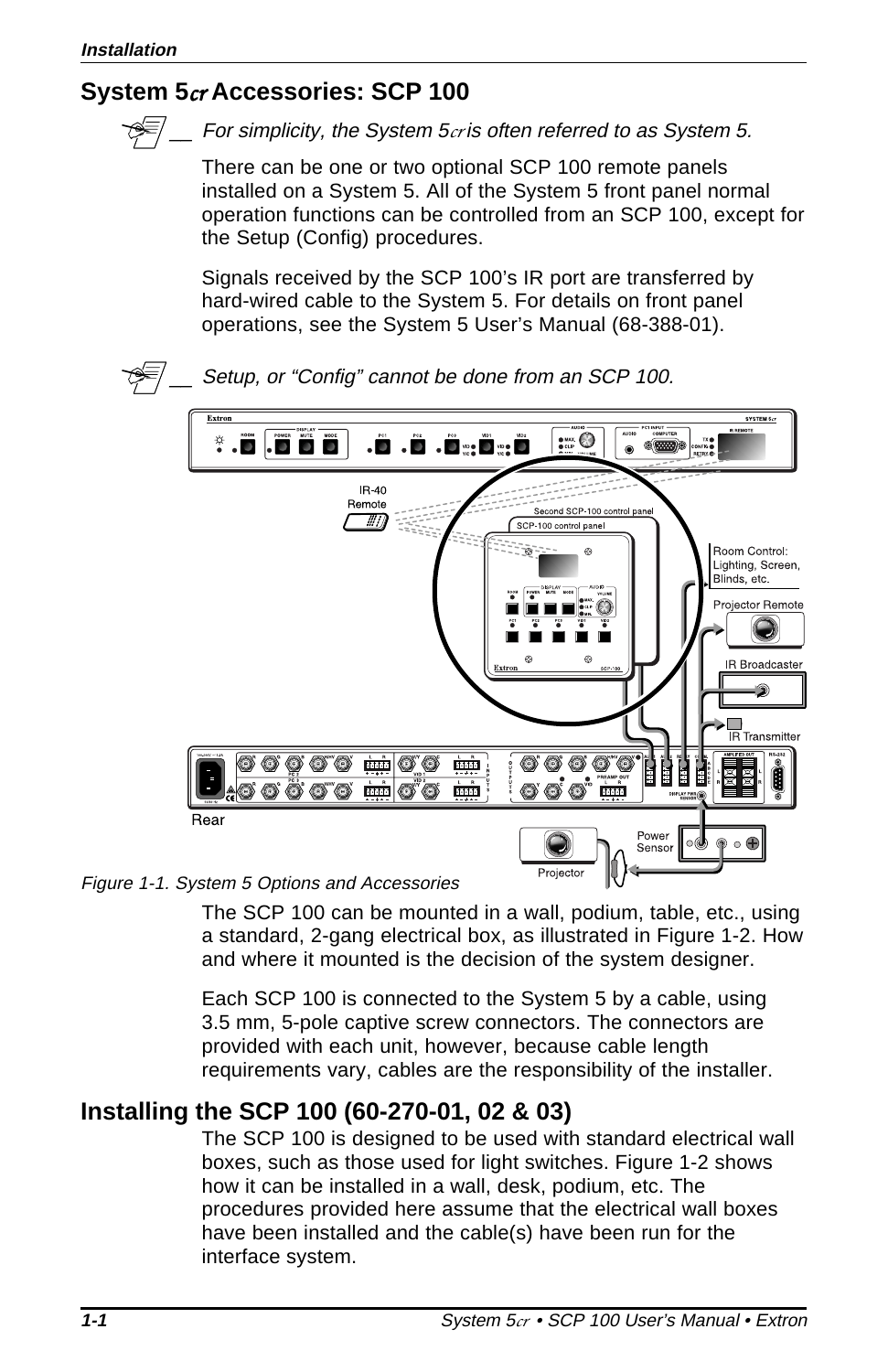### **Electrical Wall Boxes**



Extron provides an electrical box with each SCP 100. However, you may choose a different box. Because of the loose tolerances for electrical boxes, it is recommended that you measure the exact box that you plan to use before making any precise cuts. Also refer to the box dimensions (2.5" deep), and not the SCP 100 dimensions.



### Figure 1-2. The SCP 100 mounts in a standard electrical wall box.

Page 2-5 has a template that may be used for cutting a hole to accommodate an SCP 100 and the electrical box.



Figure 1-3. A standard electrical wall box dimensions

Use screws, bolts or nails to install the electrical box, depending upon the type and thickness of the material to which the box is being attached. See examples in Figure 1-4.

- For wood, use four #8 to #10 wood or sheet metal screws. A minimum of 1/2 inch (1.25 cm) of screw threads must penetrate the wood. If the wood material is a 2x4, such as a wall stud, 10-penny or larger nails may be used.
- For attaching the electrical box to metal, use four #8 to #10 sheet metal screws (self-tapping) or #8 to #10 machine bolts with matching nuts.

The electrical box must be deep enough to accommodate the electronics within the SCP 100 unit, as well as the cable.

Figure 1-4. Use screws, nails or bolts to attach the electrical box.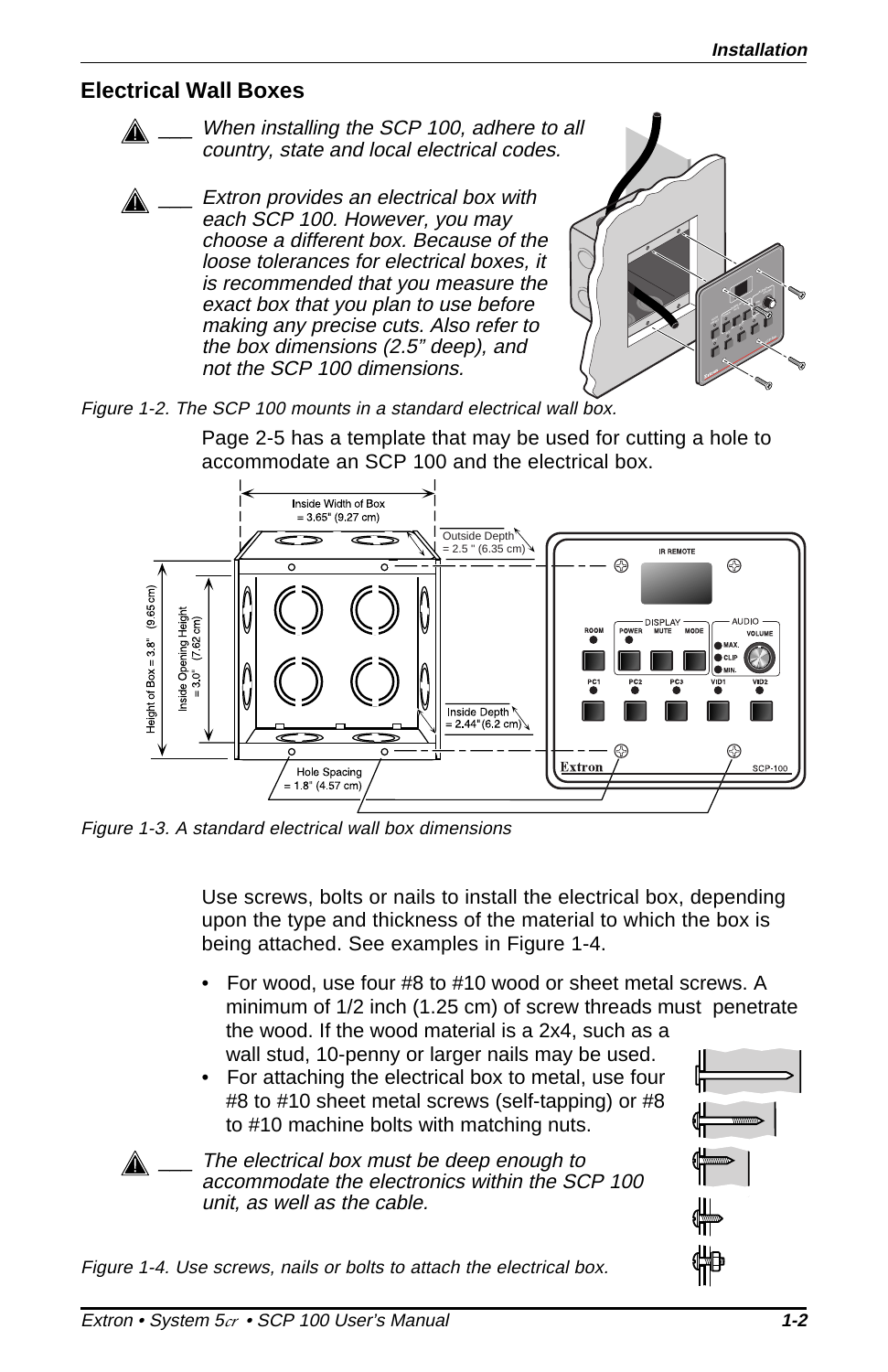### **Making Cables**

Extron provides the 3.5 mm captive screw connectors with the SCP-100, however a cable will have to be made to fit your installation requirements. Wire the cable to be used between the System 5 connector marked Aux1 or Aux2 (rear panel) and the SCP 100 for a one-to-one configuration (wire pin #1 of one connector to pin #1 of the other, #2 to #2, etc.) The contact assignments are shown in Figure 1-5. Both ends of the cable use a 3.5 mm, captive screw connector. No soldering is required for this connector, simply insert the wires as shown in Figure 3 and tighten the screws.

The maximum cable length for an SCP 100 to System 5 application is 300 feet (91.4 meters).



Figure 1-5. Contact assignments for SCP 100 to System 5 connections

### **Testing the SCP 100**

When finished, either end of the cable can plug to either device. However, because there will be +12 volts from the System 5, it is best to plug the cable to the SCP 100 first, and then to the System 5. There is no setup procedure for this device. Proceed with the operation of the panel(s) to verify that it is working properly.



The IR 40 remote can be used from a distance of up to 100 feet (30.5 meters) from the SCP 100 IR port.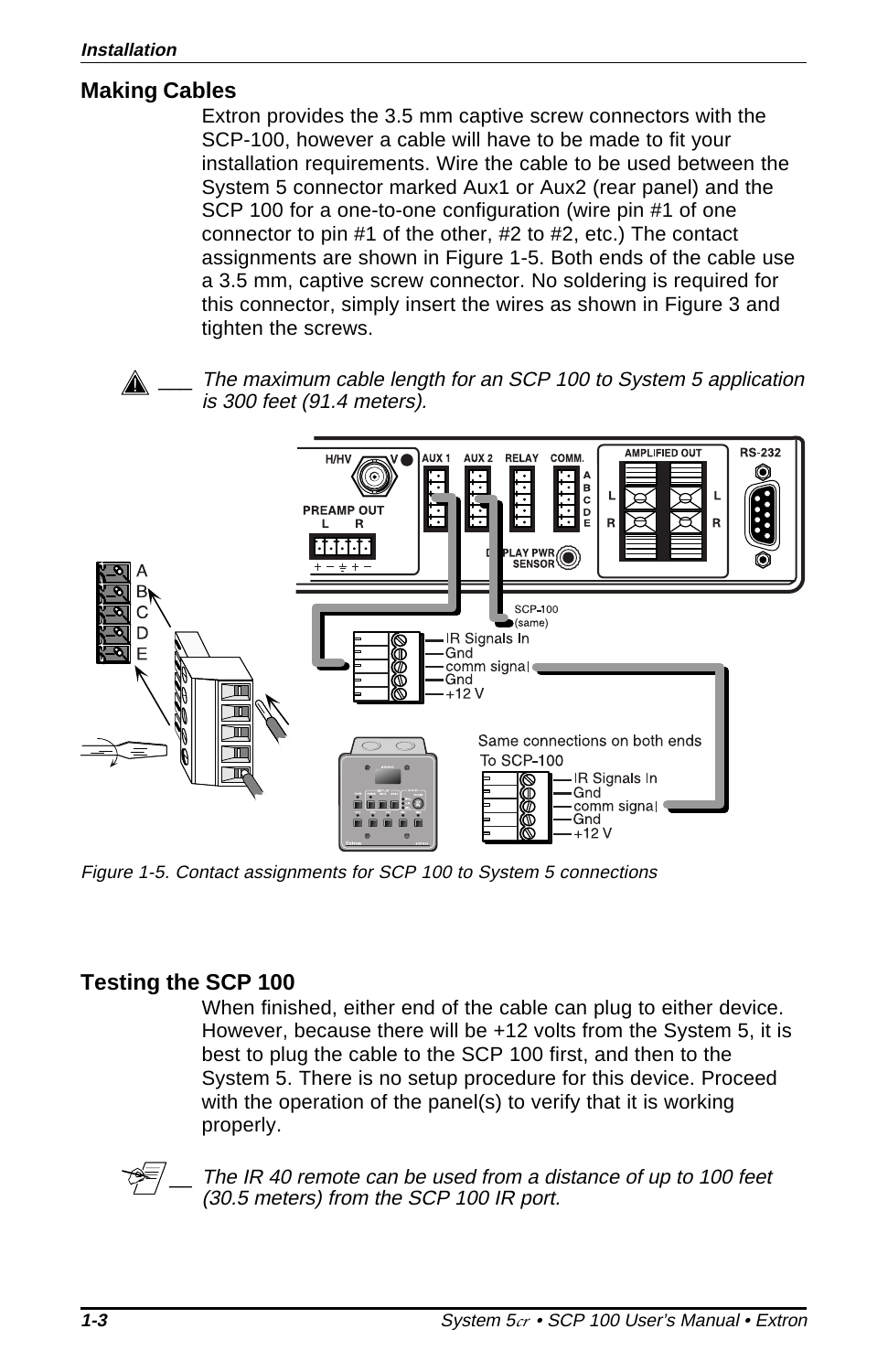System 5cr SCP 100 Control Panel User's Manual

# User's Manual<br>
Chapter Two<br>
Operation<br>
SCP 100 Panel Buttons<br>
<u>Engineering Drawings</u><br>
Index for System 5.a **Operation**

SCP 100 Panel Buttons

Engineering Drawings

Index for System 5cr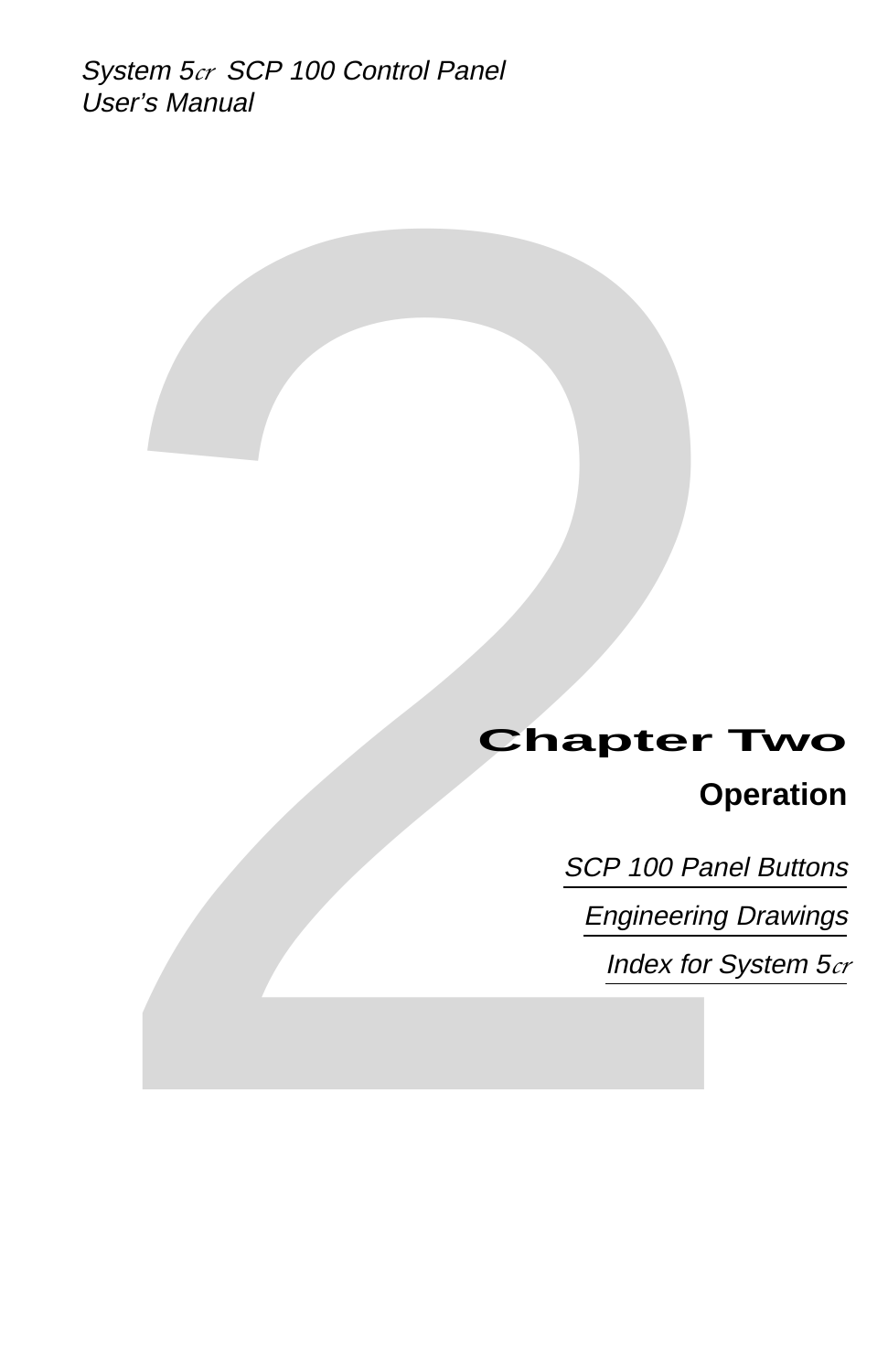### **SCP 100 Operation**

The SCP 100 panel replicates the normal operations of the front panel. The function names are the same. As stated earlier, Setup (or Config) Mode operations cannot be done from the SCP 100.

The IR Remote port receives IR 40 signals and sends them to the System 5 by the cable. Signals from other IR devices are blocked at the System 5.

Any "learned" IR commands that are stored in the System 5 memory will be transmitted from the System 5's IR emitter or the optional IR Broadcaster when the associated button is pressed on the SCP 100 panel, just as it will when that same front panel button is pressed.



Figure 2-1. SCP 100 panel controls are similar to those on the front panel.

### **Room Button and LED**

This button and LED work with the relay contact connections provided on the rear panel of the System 5. The button can activate/deactivate a room condition, such as turn lights on/off and raise/lower a viewing screen. The LED indicates when the condition exists. Exactly how the feature is used depends upon the user-defined application and what is connected to the "Relay" connector on the rear panel.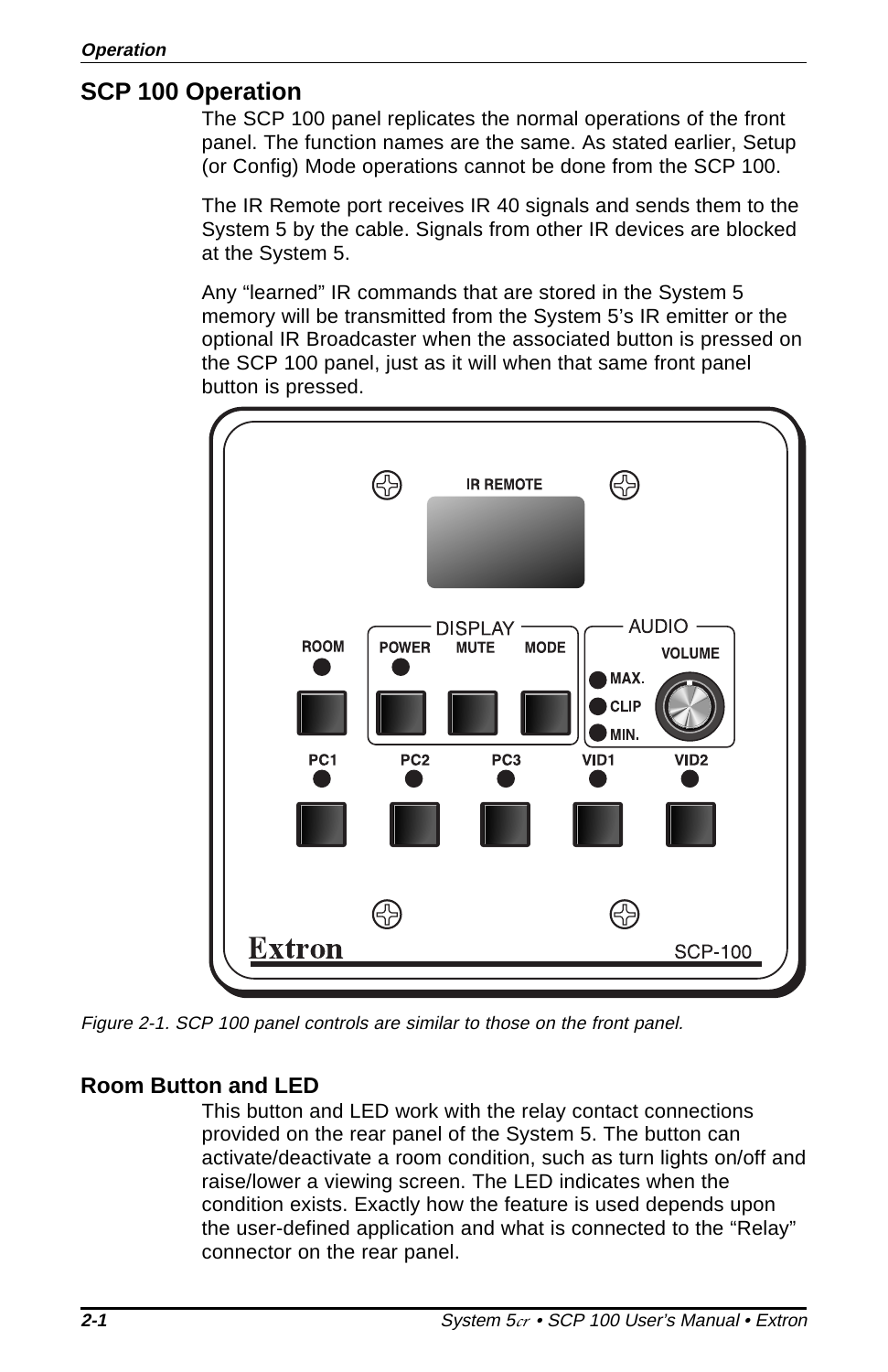The Room button can operate in one of two ways: latching (press on, press off) or momentary (press on, release off). This programming can **only** be done through Windows® Control Program (RS-232).



For example, pressing the Room button once could lower a screen and turn room lights off and the LED will remain lit. Press the button again to turn the room lights on, raise the viewing screen and the LED goes out.

### **Display Controls**

These buttons only function after being programmed. (See Setup Mode Procedures in the System 5 manual or product label.)

- **Power** After this button has been setup to learn the power on and off from the projector's IR remote control, it will power the display device on or off. There is a power up and power down delay for many projectors. The Display Power LED will blink fast during projector power up and will blink slowly during projector power down. The blinking time is generated within the System 5, and its duration can be programmed through RS-232. The blink duration does **not** come from the projector.
- **Mute**  This button functions as the display's Mute on/Mute off switch, after it has learned the video mute signal from the projector's IR remote.
- **Mode**  Effective on display devices that do not automatically detect the type of video signal, this button changes the mode of the display device between computer-video, composite video and S-Video. This also takes the place of the single-button (step) mode function found on some projector remote controls.

### **Audio Controls and Indicators**

- The Audio **Volume** Control knob and LEDs for the amplified output. **Max** LED – lights when the audio output level control has reached its maximum point. This does not indicate the audio level.
	- **Clip** LED lights when the output level is beginning to overdrive (peak). This indicator is used to set the audio attenuation for the inputs. Clip level is when this LED blinks occasionally.
	- **Min** LED lights when the audio output level control has reached its minimum point. This does not indicate the audio level.



When all audio inputs have been set up to the same level coming into the System 5, the Volume knob functions as the master volume control for the amplified output. (See Setup Mode Procedures.)

### **Five Input Select Buttons**

- **PC1** select button for PC Video and Audio. This selects the input from the VGA/Audio connectors on the System 5 front panel.
- **PC2** and **PC3**  select buttons for an RGBS or RGBHV source (and audio) from the PC2 or PC3 sections of the rear panel. This could be from a computer or through a computer-video interface.
- **VID1** and **VID2**  select buttons for the two Composite Video or S-Video inputs sources (VCR, DVD, etc.)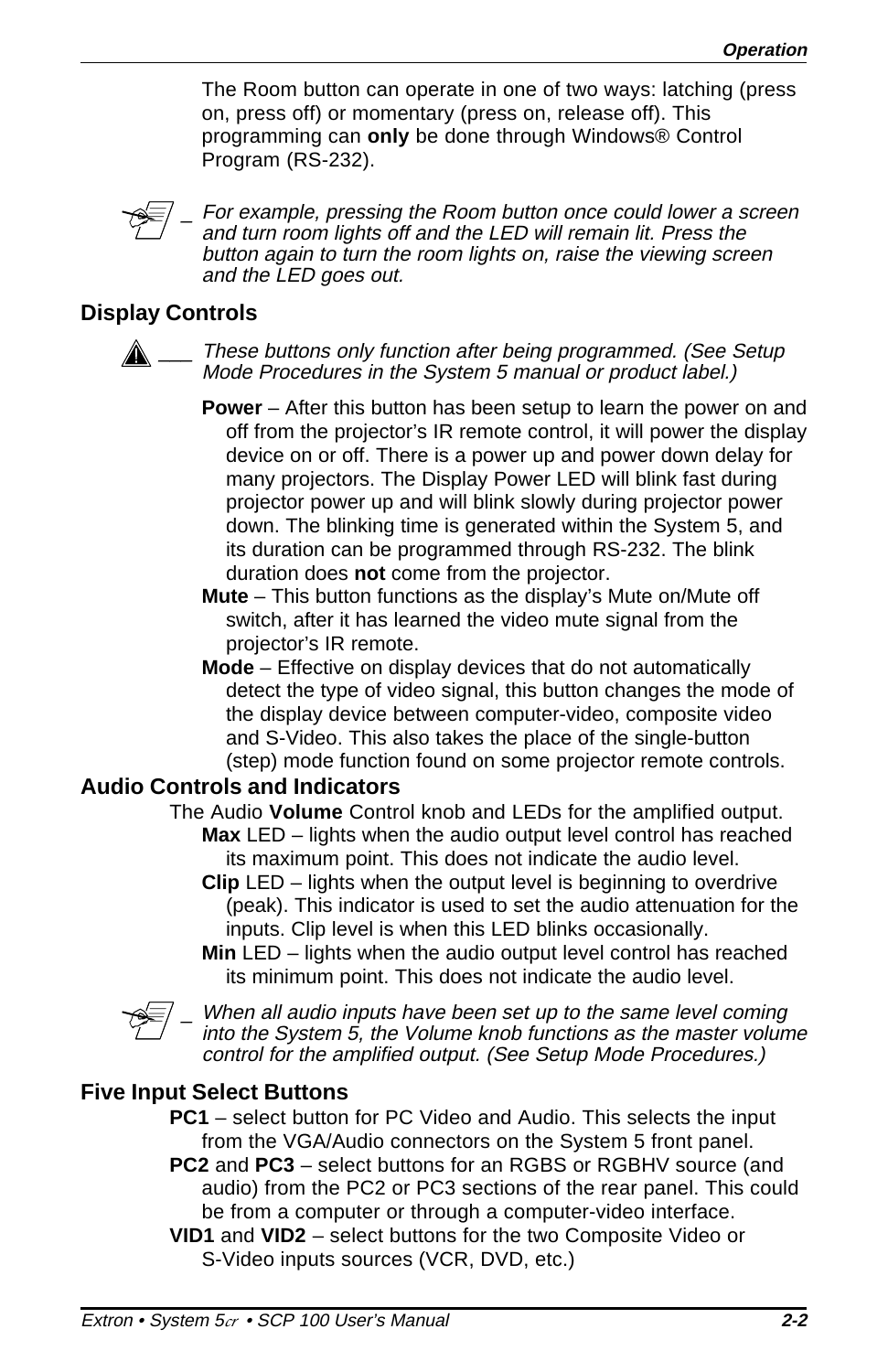### **Extron's Comm-Link cable**

Comm-Link cable was designed for installations such as the System 5. You may choose to use this or a similar low-loss cable.

Pin assignments and suggested Wire usage is as follows:

 $A =$  Signal without carrier (violet or blue) = 22 AWG  $B =$  Ground (black) = 18 AWG  $C =$  Signal with carrier (white) = 22 AWG  $D =$  Ground (Drain) = 24 AWG  $E = +12V$  (red) = 18 AWG

### **Comm-Link Cable**



Figure 2-2. Extron's Comm-Link cable was designed for use with the SCP 100.

### **Part Numbers**

| Comm-Link Cable: Cut lengths | Part #              |           |
|------------------------------|---------------------|-----------|
|                              | 50 feet             | 26-461-01 |
|                              | $100$ feet          | 26-461-02 |
|                              | 200 feet            | 26-461-03 |
|                              | 400 feet            | 26-461-04 |
| Bulk spools:                 |                     |           |
|                              | 500 feet            | 22-119-02 |
|                              | 1,000 feet22-119-03 |           |
| SCP 100 Panels:              |                     |           |
|                              | Gray                | 60-239-01 |
|                              | Black               | 60-239-02 |
|                              | White               | 60-239-03 |
| Captive Screw Connector:     |                     |           |
| 5-pole, 3.5 mm               |                     | 10-319-10 |
| (included with each SCP 100) |                     |           |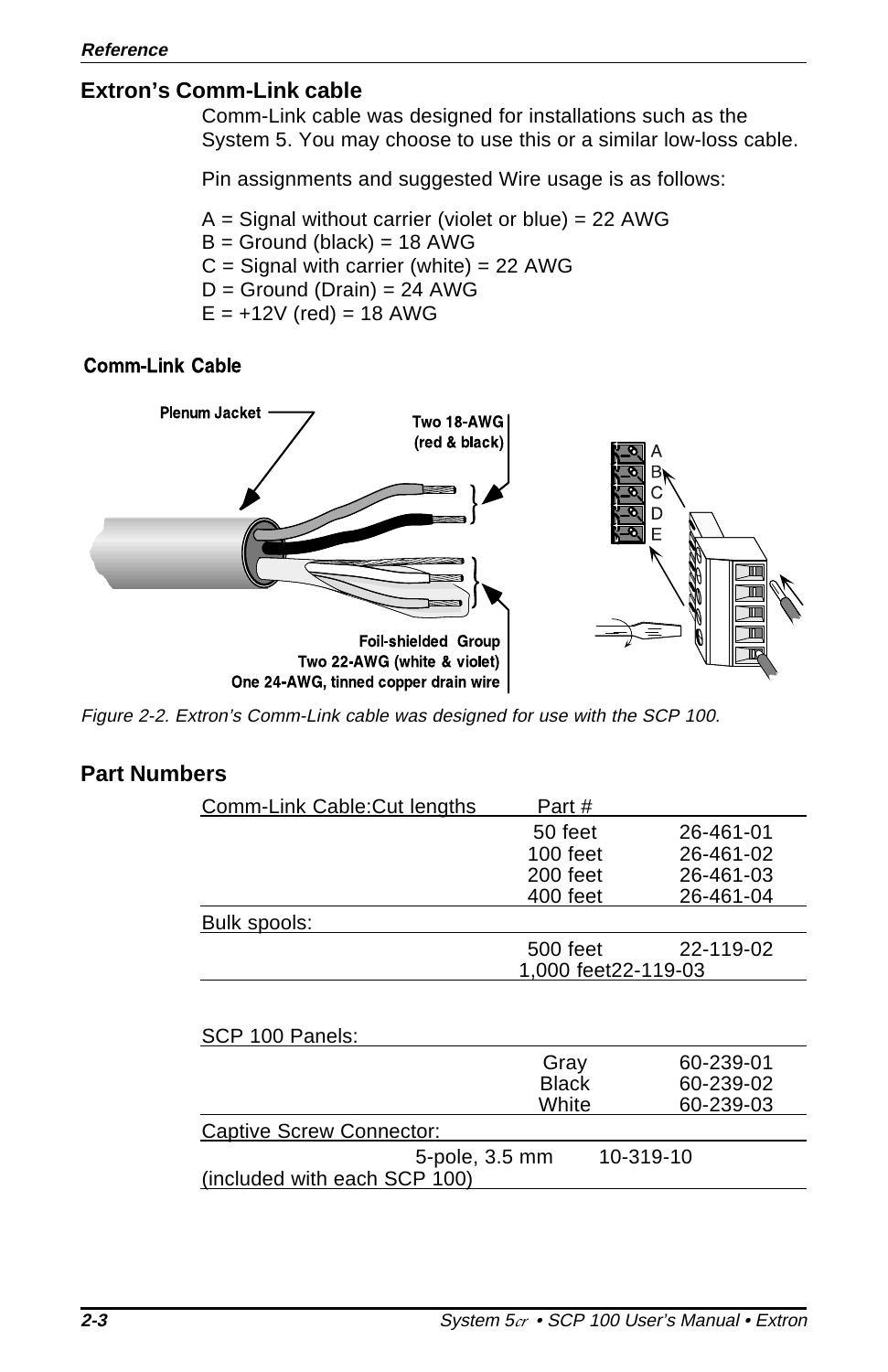### **Engineering Drawing (not to scale)**

This drawing may be used to show dimensions and parts of the SCP-100 panel.



Figure 2-3. Not-to-Scale engineering drawing